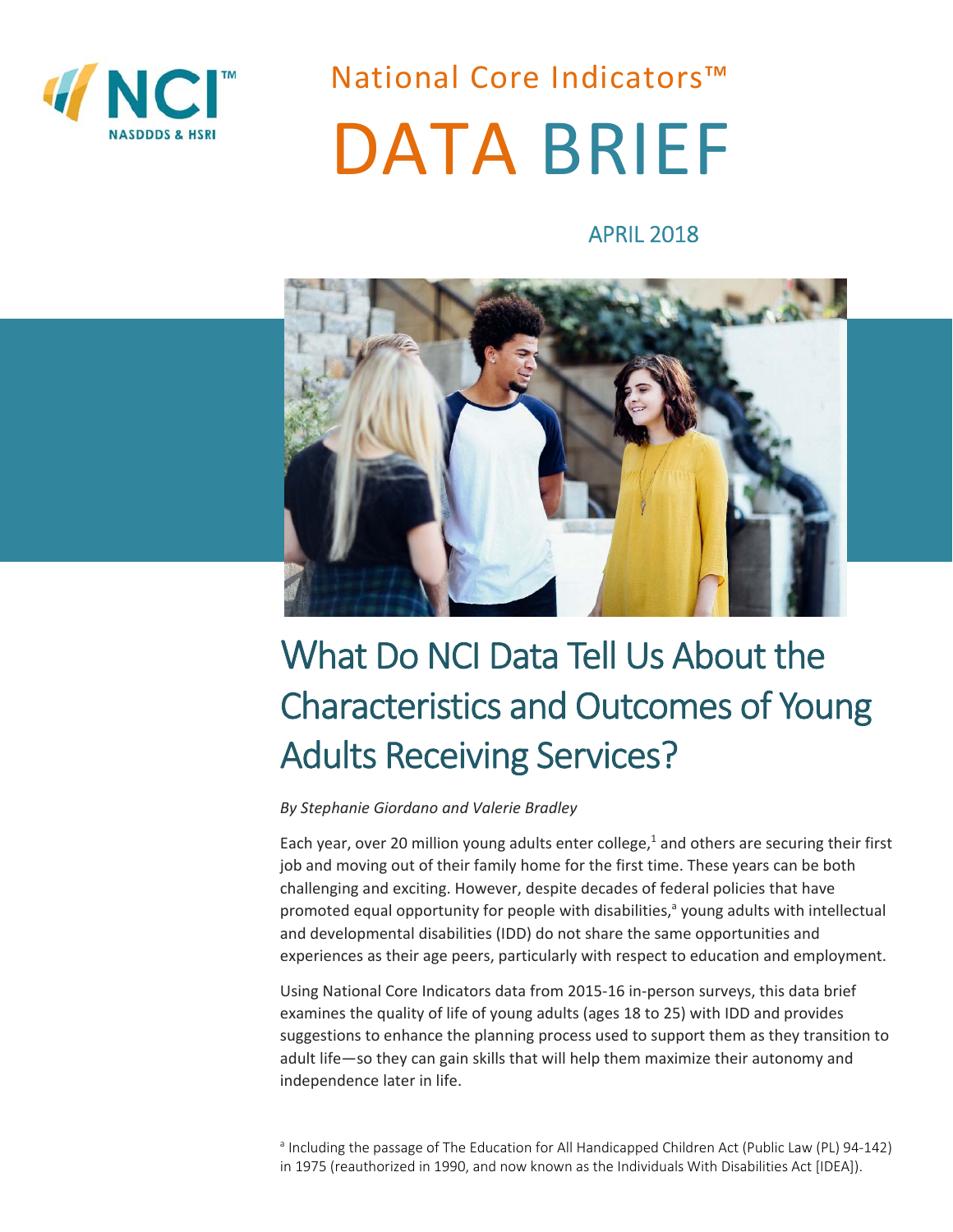# Findings

We analyzed data collected in 2015‐2016 by the 35 states (and the District of Columbia) that participated in the National Core Indicators In‐person Survey (formerly the Adult Consumer Survey) to explore the characteristics and outcomes of young adults ages 18 to 25 who are making the transition to adult services or have recently completed that transition. We compared the subsample of 2,726 young adults against the subsample of 14,732 adults age 26 and older (for more information on the study methodology, see page 10)**.**

Compared to adults age 26 and older, young adults were more likely to be identified on the autism spectrum, to need some or extensive supports for behavioral issues, to live at home, and to have a guardian. They were less likely to have made choices about their daily schedule or the services or supports in their service plan, less likely to have a competitive job in the community, and less likely to participate in self‐advocacy groups.

The younger subsample was more likely to self-direct their own supports than the adult group; however, they were also more likely to say they need more help to manage their budgets. Further, the young adults were more likely to indicate that family members or others close to them were directing their services.

Understanding the characteristics and outcomes of these young people can enhance the planning process used to support them as they transition to adult life. Notably, young people with disabilities experience lower high school graduation rates and more frequently complete high school with a certificate of completion rather than a traditional diploma.<sup>2</sup> In 2014-15, for example, national graduation rates reached a peak of 84%; however, students with disabilities fell far below this norm with a rate of 66%.<sup>3</sup> Graduating without a standard diploma can hinder *opportunities for continuing formal education as well as employment.* 

NCI data suggest that the population of young adults who have most recently entered the adult support system have characteristics and outcomes that indicate they are still in transition to a self-determined adult life. These data underscore the need for a commitment—on the part of education, vocational rehabilitation, and public developmental disabilities staff—to a robust person-centered transition process both before and after these young people leave school.

## **Demographics**

Some of the differences presented here may be attributable to the age differences in each group (e.g., lower mobility rates in the older cohort); others may suggest a changing landscape in the IDD field (e.g., higher rates of younger adults diagnosed on the autism spectrum).

#### Residence

Two-thirds of the 18- to 25-year-old subsample lived in the family home compared to one-third of those 26 and older (66% compared to 32%). (Among the general population, the proportion of 25-year-olds living in the family home in 2012-2013 was 48.8%.<sup>4</sup>)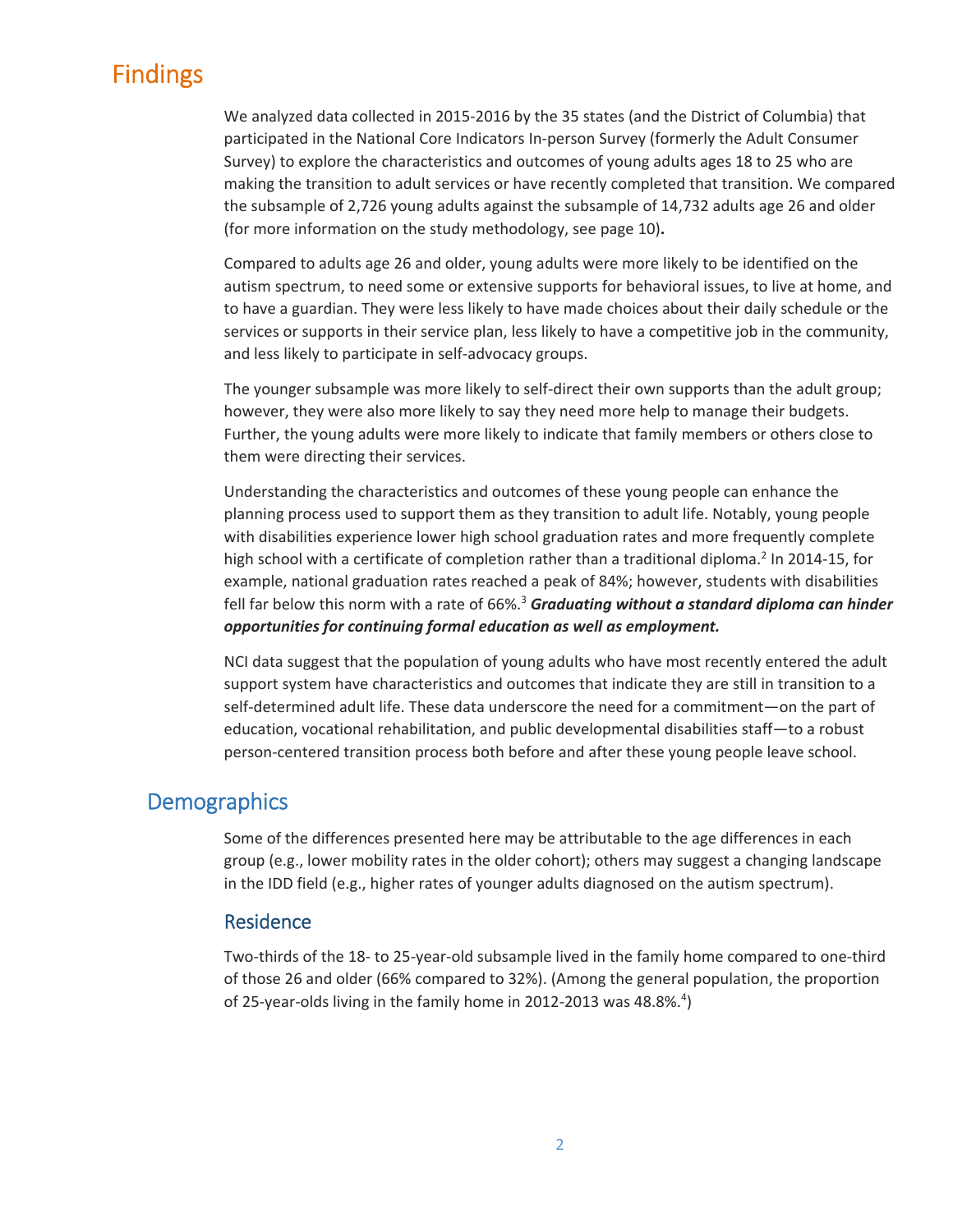### Gender

The young adult subsample had a significantly larger portion of males (64% compared with 57%). This may be explained by the fact that the younger cohort includes a larger proportion of individuals on the autism spectrum, who tend to be disproportionately male.

#### **The younger subsample had both a higher percentage of males and a higher percentage of people identified as being on the autism spectrum.**



Gender question: 18-25 (n=2,712), 26+ (n=14,621). Autism Diagnosis question: 18-25 (n=2,552), 26+ (n=13,598)

### Race and Ethnicity

The racial make‐up of the young adult and adult subsamples was similar: Most were identified as white (71% and 73%, respectively) or black (19% and 20%, respectively). However, a significantly greater proportion of individuals in the younger cohort was identified as Hispanic or Latino (6% compared to 4%).

### Communication

A greater proportion of the adult subsample used gestures or body language as their primary means of communication (19% versus 16% for young adults).

### **Diagnoses**

Individuals ages 18‐25 were significantly less likely than those 26 and older to have an intellectual disability reported (88% compared to 96%). Again, this may be a factor of the higher rates of autism diagnosis among the younger group (39% versus 13%).

#### **The younger subsample had higher percentages of people with an unspecified level of intellectual disability.**



"Unspecified" level of ID means the individual had an ID diagnosis but the level of ID was unknown or not categorized. This category is most typically used by states that use functional assessments to determine eligibility.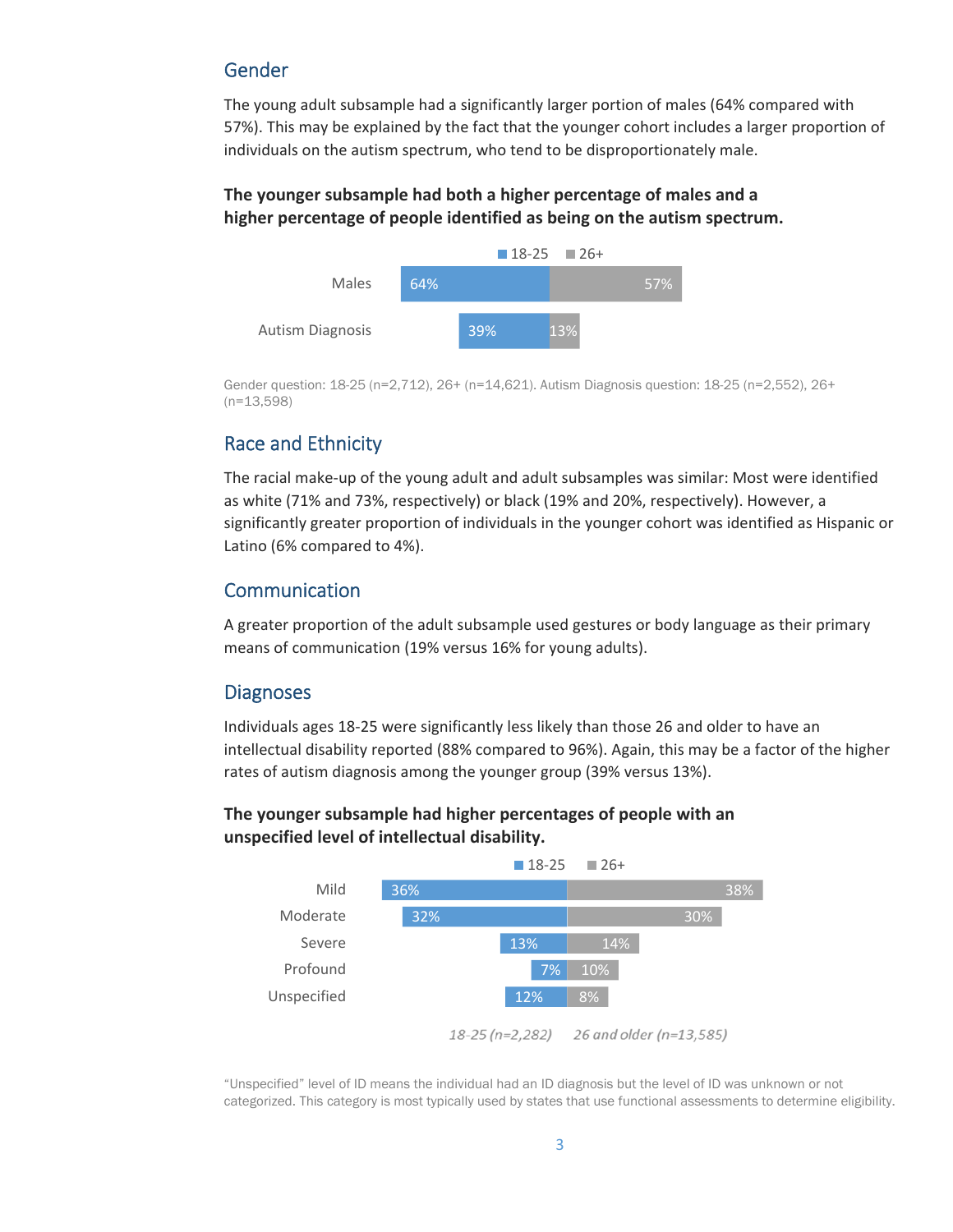Half (50%) of the adult cohort was diagnosed with at least one mental health condition compared to 42% among young adults. Individuals in the adult subsample were twice as likely to have been diagnosed with a psychotic disorder (13% versus 6%).

### **The younger subsample was less likely to have been diagnosed with a mood or psychotic disorder—and less likely to have been diagnosed with a mental health condition in general.**



\*Significant at .01 Note: Categories are not mutually exclusive therefore Ns are not shown.

# Behavior Challenges

The younger subsample was more likely to have been identified as having behavior challenges (36% compared with 29%).

#### **A significantly greater proportion of the younger subsample required support for self‐injurious, destructive, and/or disruptive behavior.**



## Guardianship

Young adults were significantly more likely than their older counterparts to have a legally appointed guardian/conservator (a person who is legally granted partial or full authority to make decisions on behalf of the individual) and to be under full guardianship or conservatorship (57% compared to 50%). The data do not tell us whether this is influenced by the fact that the younger cohort is more likely to live at home and/or the fact that a number of the individuals in the young adult subsample were still in the education system, which may identify parents as legal guardian until graduation. Most frequently, when reported, a family member served as guardian or conservator to the person.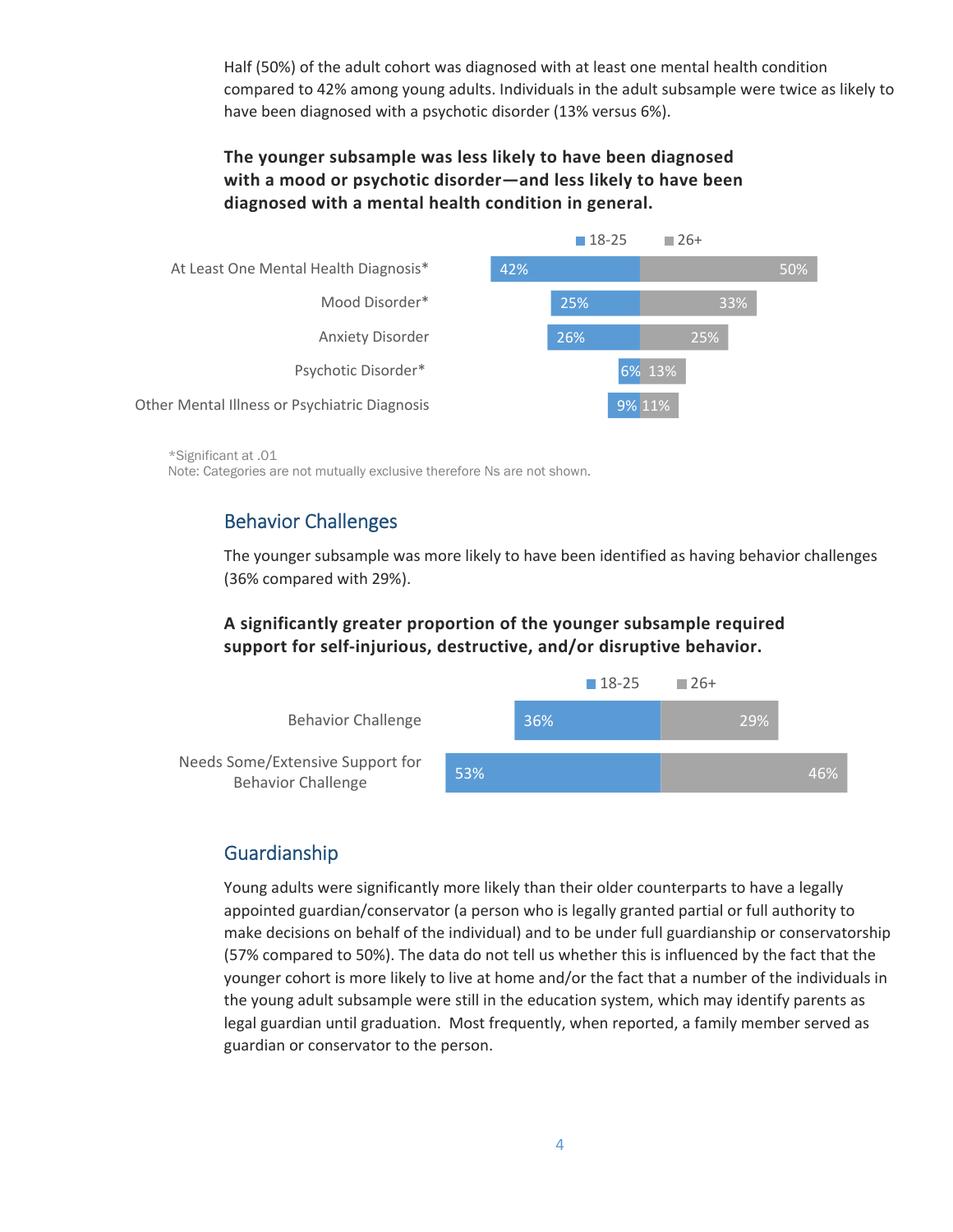# **Outcomes**

## Satisfaction with Residence

As noted previously, a significantly greater proportion of young adults were living at home with family and were more likely to want to live somewhere else.

**Young adults tended to be as satisfied with where they lived as the adults (91% vs. 89%), but they were also significantly more likely to report they wanted to live somewhere else.** 



Family Home question: 18-25 (n=2,698), 26+ (n=14,502) Live Somewhere Else question: 18-25 (n=1,622), 26+ (n=9,697)

## Employment

Young adults were much more likely to report taking classes and being enrolled in training courses to get a job or a better job (33% versus 22% among those 26 and older); this may be explained in part by the fact that some of the young adults are still in school. They were also more likely to report needing support with regard to employment or education/training.

**Greater proportions of young adults say they need assistance finding, maintaining, or changing jobs and with education/training.** 



Help Finding/Maintaining/Changing Job question: 18-25 (n=403), 26+ (n=1,558) Help With Education/Training question: 18-25 (n=1,338), 26+ (n=6,139)

Employment outcomes back up this need for support: Just 18% of young adults were currently employed in community employment, the same percentage as for those 26 and older. (NCI determines community employment based on three employment categories: 1) individual job without publicly funded supports—an individual job in which the person does not receive state or other funded supports; 2) individual job with publicly funded supports—an individual job in which the person receives state or other funded supports; and 3) group-supported—a job that takes part in an integrated setting but is done with a group of individuals with disabilities, a work crew for example. Group-supported jobs may or may not receive publicly funded supports.)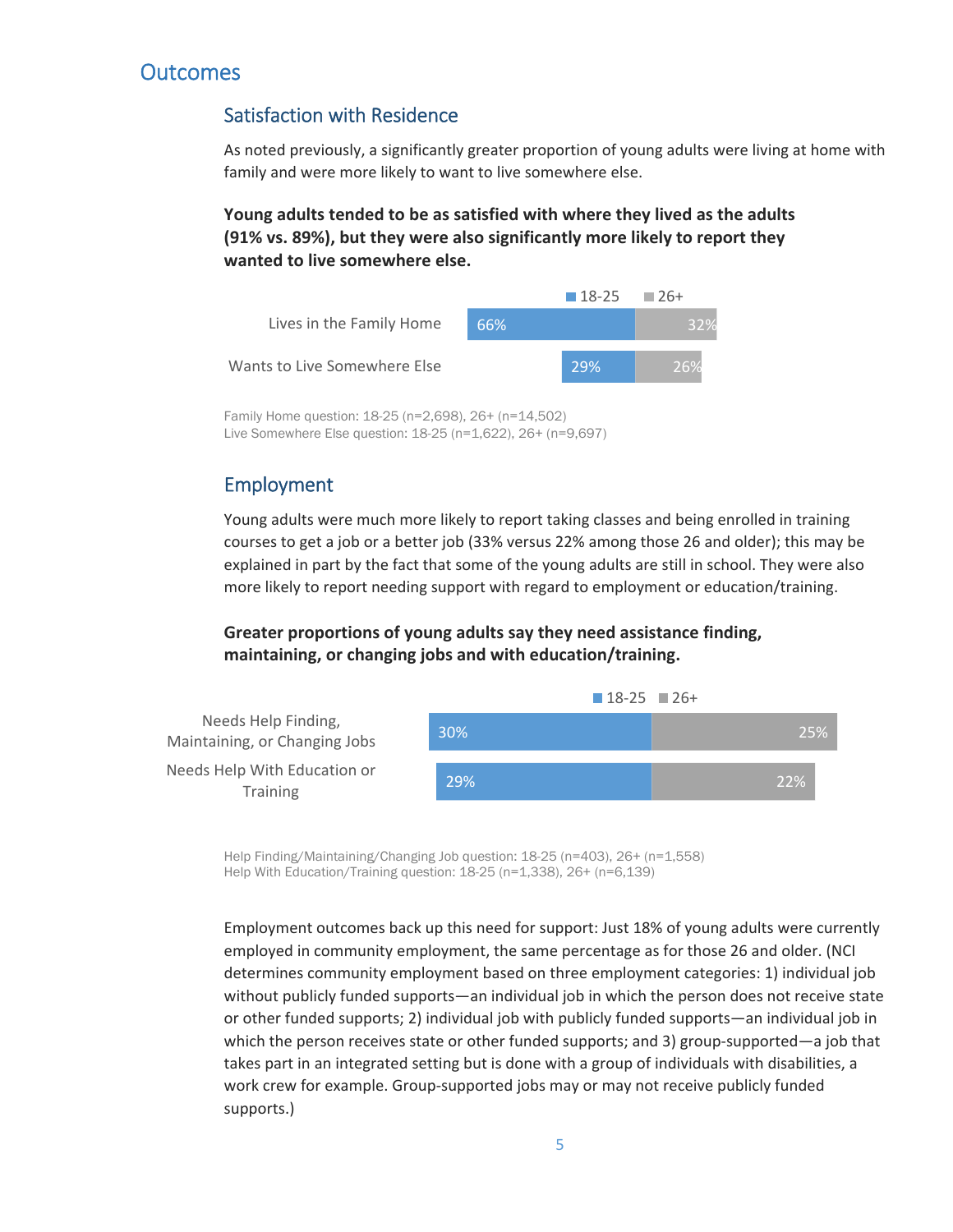Additionally, a significantly greater proportion of young adults (56% versus 43%) reported that they were not working and wanted a job. Among those employed in paid community employment, young adults were more likely to report they would like to work somewhere else.

#### **Significantly higher percentages of young adults reported they want a paying job in the community and have it as a goal in their service plan.**



## Choice and Planning

The young adult subsample made fewer choices about schedules, free time, and spending money than the adult subsample: 82% compared to 85% chose or had input in their daily schedule; 91% compared to 93% chose or had input in how to spend free time; and 86% compared to 88% chose or had input in how to use their spending money. Some of the differences in choice may have to do with the fact that some of the young adults are in school until age 22, where choices may be limited.

**Young adults were more than twice as likely to self‐direct their services, but fewer than half took part in making decisions about how their service budget was spent—and they were less likely to report they had enough help deciding how to use their budget/services.**



In a similar vein, young adults were less likely than those 26 and older to have chosen services as part of their service plan (75% vs 78%).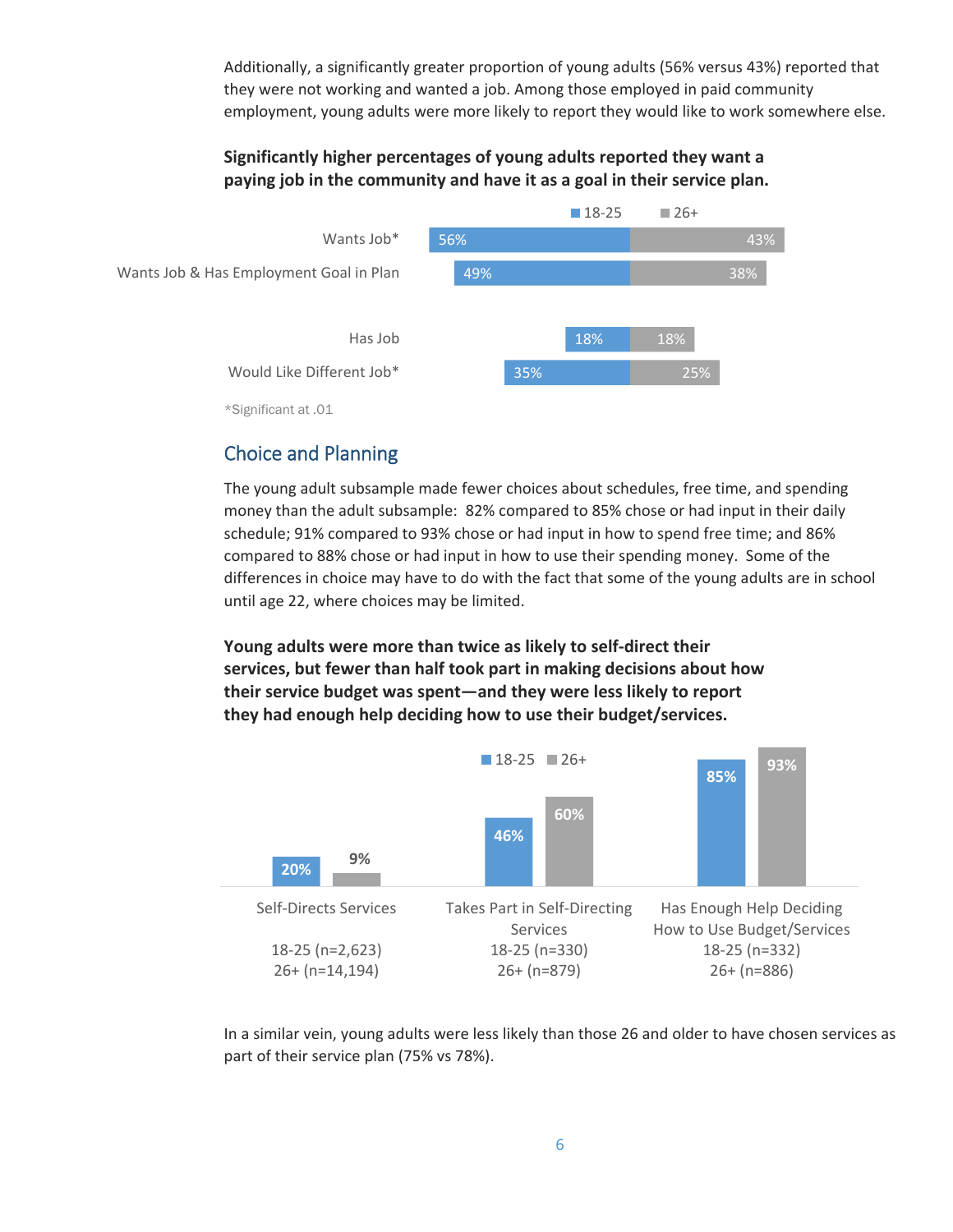# Rights, Rules and Restrictions

Young adults tended to experience greater levels of restrictions in their personal lives than those 26 and older. (This may be a function of the larger number of individuals in this group who live with families.) Compared with those 26 and older, significantly smaller proportions of individuals ages 18‐25 reported having a key to their home and that others ask before coming into their bedroom; the younger cohort also reported higher rates of restrictions with visitors.



26 and older (n=8,411)

### **Young adults tended to experience greater levels of restrictions in their personal lives.**

**Young adults were significantly less likely to have attended a self‐advocacy event. They were also significantly less likely to have voted in an election—though this is also the case in the general population.5**

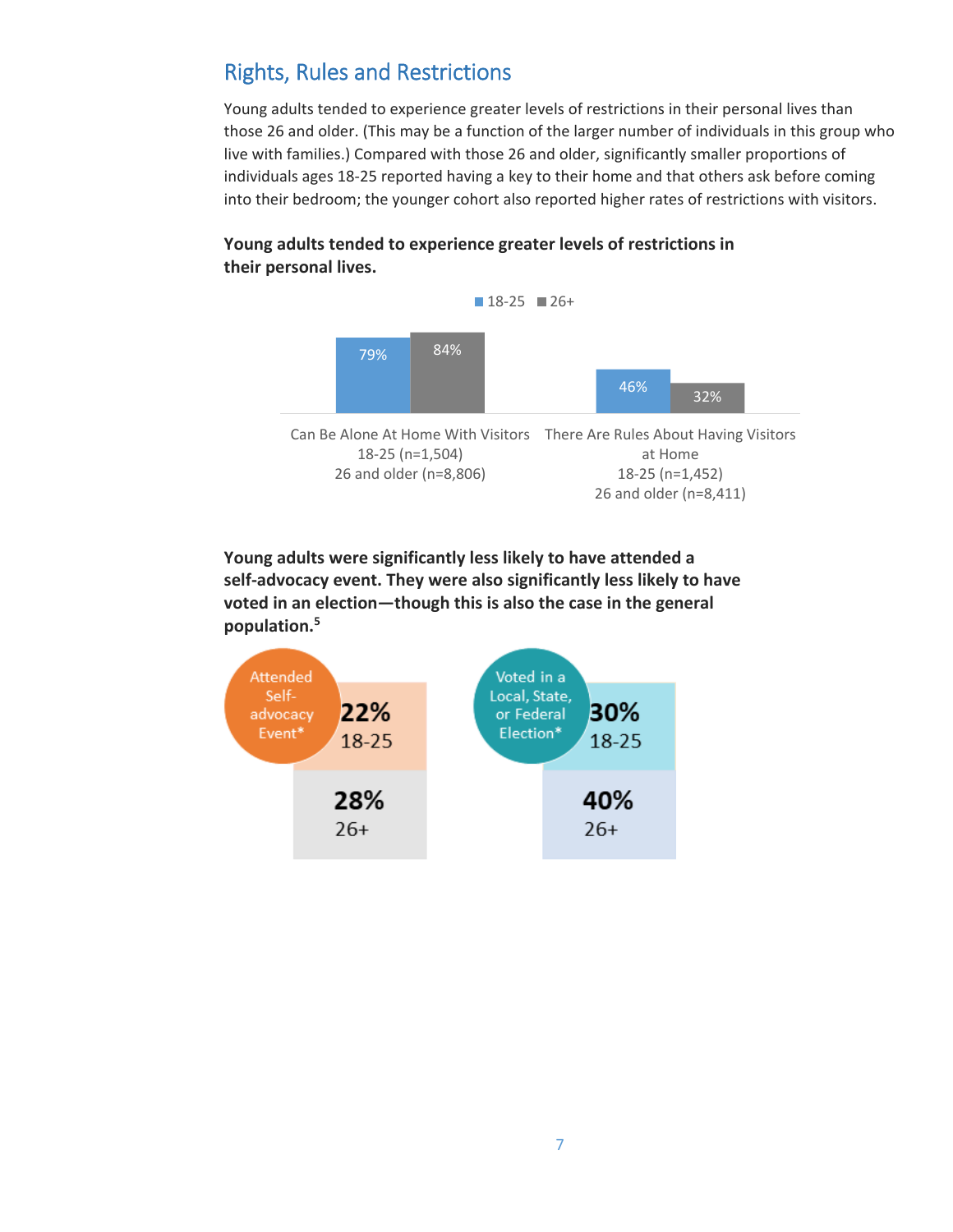# Summary of Findings

Compared to individuals age 26 and older, young adults (ages 18‐25) were:

- More likely to be male, to be Latino, to use spoken language, and less likely to have mobility challenges
- More likely to have an autism spectrum diagnosis, less likely to have a mental illness diagnosis, and more like to require some or extensive support for behavioral issues
- More likely to have a guardian
- More likely to live at home
- More likely to express a desire to live somewhere else
- More likely to be involved in training or classes in preparation for a job, to want a job if they don't have one, to need more support if they currently have job, and to want a job somewhere else.
- Less likely to make everyday choices, such as daily schedule; and less likely to make choices regarding the services in their plan
- More likely to self-direct, but also more likely to say they need more help to manage their budgets
- More likely to experience restrictions about having visitors, and less likely to be involved in selfadvocacy organizations.

# Study Limitations

There are several limitations to this study that are important to consider when interpreting the results described in this data brief. The aggregated data analyzed here were collected from 35 states and the District of Columbia. However, aggregated results can mask what may be substantial variations among those states in demographic breakdowns and the achievement of specific outcomes. States have unique policies, practices, and requirements that strongly influence results. Further, states may vary in terms of the proportion of young adults served. Additionally, differences in the demographic make‐up of each state (e.g., average age and level of ID, cultural makeup, etc.) have an impact on results. Given underlying state differences, these data should be used as a first step to providing context around the emerging cohort of individuals entering the IDD system.

With respect to the data on guardianship, differences among states regarding the proportion of people with guardians, may be attributable to variations in policies regarding guardianship and the availability of alternatives. There was also missing data in many states suggesting that the legal status of participants is not always available. The n for this analysis only included yes or no responses, not "do not know."

# Discussion and policy questions

The findings regarding the characteristics and outcomes of young adults with I/DD receiving services and supports suggest that the young cohort currently transitioning out of school aged services has support needs that do not appear to be present to the same degree in those who are older. The analysis also suggests that many of these young people have not yet fully transitioned into activities that typically signify adulthood, especially with respect to rights, employment, decision-making, and civic involvement. State programs interested in further understanding the experience of young adults transitioning to their service system may want to explore the following questions about state practices.

#### *With respect to transition . . .*

 Do you begin the transition from school to adulthood as early as possible – even prior to 16 (which is the age required in the IDEA)?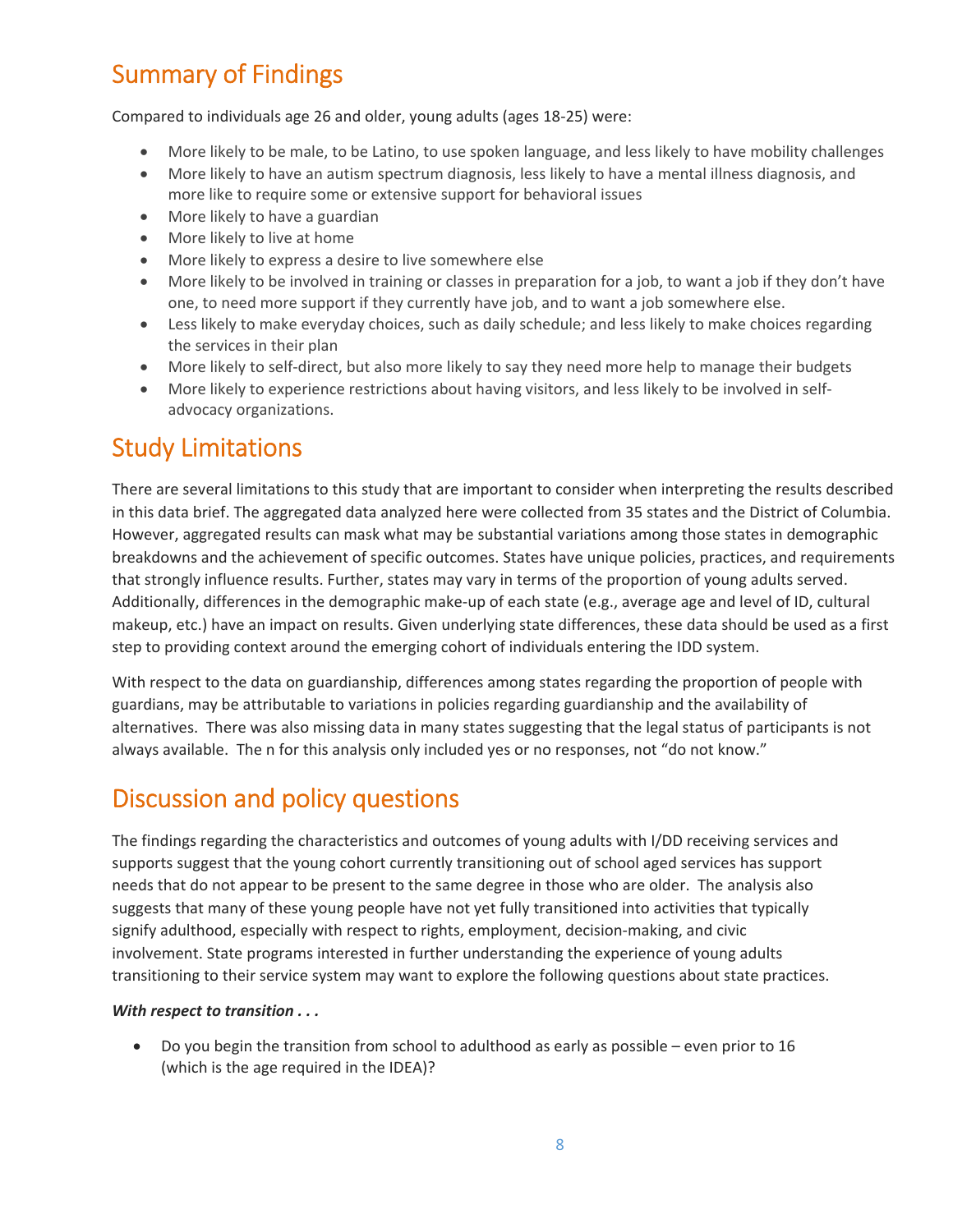- Do you carry the transition process beyond the person's graduation from school to ensure a seamless move from adolescence to a productive and empowered adulthood? A seamless transition planning requires collaboration of multiple state entities to be successful.
- Do you include person-centered expectations regarding community and civic involvement, postsecondary education, vocational education, employment, self-direction, and exercise of rights as foundational elements in the transition process?6
- Do you address family expectations during transition? A study from 2012 found that young adults with significant disabilities whose parents expected them to work after graduation were more than five times as likely to have paid community employment within two years after exiting.<sup>7</sup>
- Do you make provision for work experience even before the preparation of the transition plan to enhance the possibility of post-graduation employment?<sup>8</sup> Experience in paid work during high school years has shown a strong correlation to getting or retaining paid work into adulthood.<sup>9</sup>

#### *With respect to guardianship and rights . . .*

- Are alternatives to guardianship are explored during the transition process?
- What is the frequency of guardianship among young adults, and how does that compare to other states?
- Is information about supported decision-making broadly disseminated? (There is a federally funded resource center – http://www.supporteddecisionmaking.org/ – that provides information about this promising practice).
- Are there opportunities for decision-making for all individuals supported by I/DD systems, and have you identified promising practices and supports that may benefit individuals living with families?

#### *With respect to Autism Spectrum Disorder . . .*

- Are you analyzing your state's NCI data to find out how the proportion of individuals on the spectrum compares to national data?
- Are you assessing current services and supports to understand whether they are responsive to the specific needs of individuals on the spectrum given the growing numbers of younger individuals with an ASD diagnosis?<sup>10</sup>
- Are you tracking results on the NCI Child Family Survey to detect trends in the numbers of children diagnosed with autism (2015 – 2016 data indicate that 56.2% of children are on the spectrum)?

# **Conclusion**

It will be important to keep a close eye on the subtle and not so subtle differences in the characteristics of young adults with IDD entering the public system, including the trend toward more adults living at home with families. Public systems and IDD service providers may see opportunities to ensure that these individuals can be significant actors in their own lives and that they can experience independence and personal autonomy. NCI data provide a way for state IDD systems to analyze and track trends in their own data on 18‐ to 25‐year‐olds and to compare their outcomes with those of older individuals. Any significant differences in life experiences between the two groups can point toward potential opportunities to explore changes in policy, services, and models of support.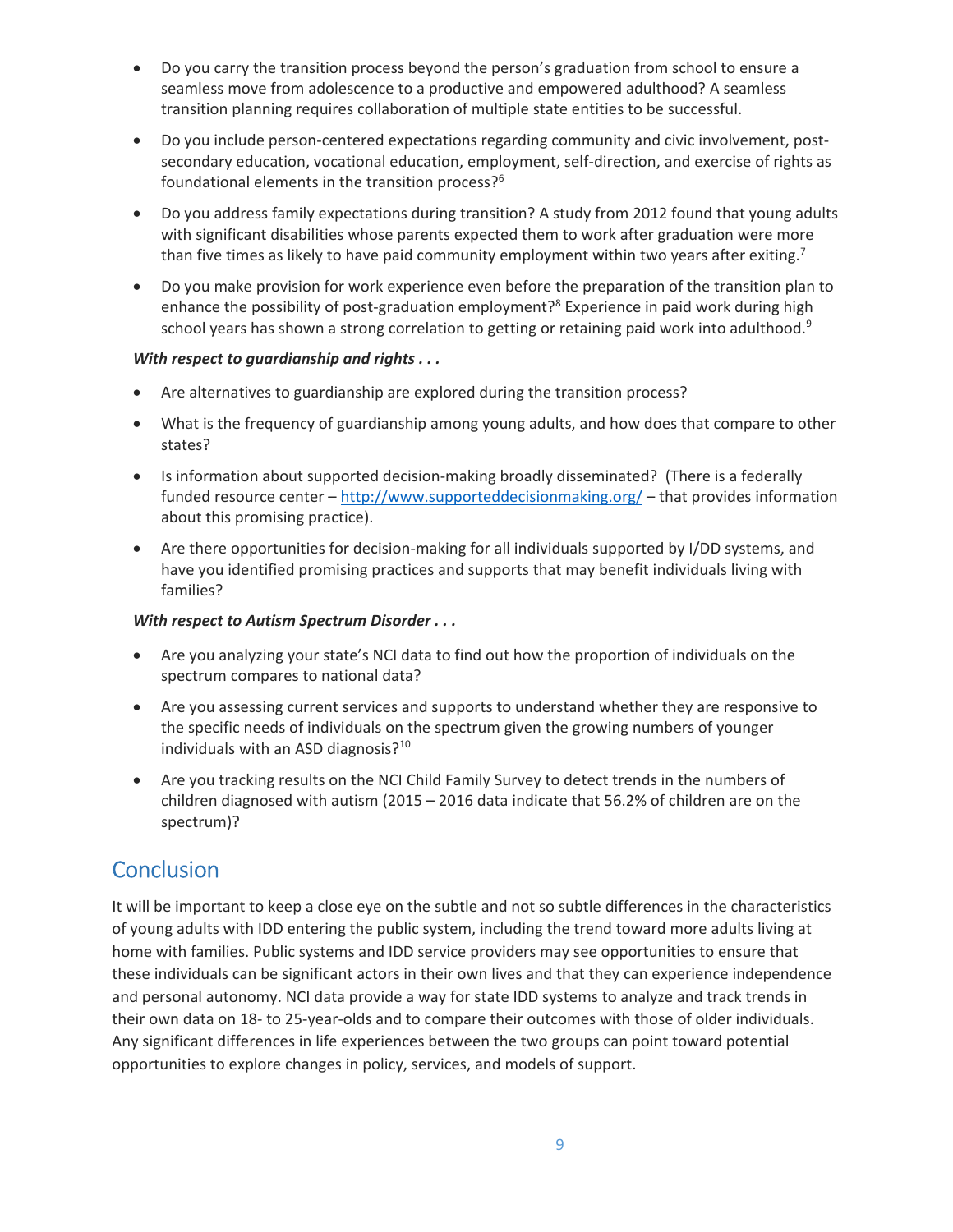# Background and Approach

The data in this brief are from the 2015‐2016 administration of the National Core Indicators (NCI) In‐person Survey. All individuals surveyed were age 18 or over and were receiving at least one service in addition to case management. The total sample includes data from 35 states<sup>b</sup> and the District of Columbia.

The questions analyzed for this data brief come from the Background Information Section and Sections I and II of the NCI In‐Person Survey. The Background Information Section contains data on individual demographics and characteristics (including living arrangements and employment) that are most likely found in agency records or information systems and is generally completed prior to a face-to-face interview with the person receiving services. Section I of the survey solicits information on interviewee satisfaction with a range of services and situations and can only be answered by the participant. In Section II, individuals (proxies) who know the person well can respond, such as a family member or a staff person, if the interviewee is unable or unwilling to respond. Case managers or service coordinators cannot respond on the individual's behalf.

The Background section includes the date of birth that was used to create the sub‐sample of individuals 18 to 25 years old. For this cohort, we examined the differences in personal characteristics and outcomes for those individuals who were 18‐25 and those who were 26 and older. Individuals for whom age was not reported were excluded from analysis. The total number of individuals in each group was: 2,726 in the 18‐25 age range and 14,732 who were 26 and older for a total sample of 17,458 individuals**.** 

Chi‐squared analyses were conducted to assess whether significant relationships existed between the groups of individuals who were 18 to 25 years old and those who were 26 and older. All reported differences in this data brief are significant at the *p* < =.01 level (unless otherwise noted). Statistical significance means that the result cannot be attributed to chance but in fact is a true reflection of actual differences.

<sup>&</sup>lt;sup>b</sup> Participating states included: AL, AR, AZ, CO, CT, DE, FL, GA, HI, IL, IN, KS, KY, LA, MA, ME, MI, MN, MO, MS, NC, NV, NY, OH, OK, PA, RI, SD, TN, UT, VA, VT, WA, WI, WY.